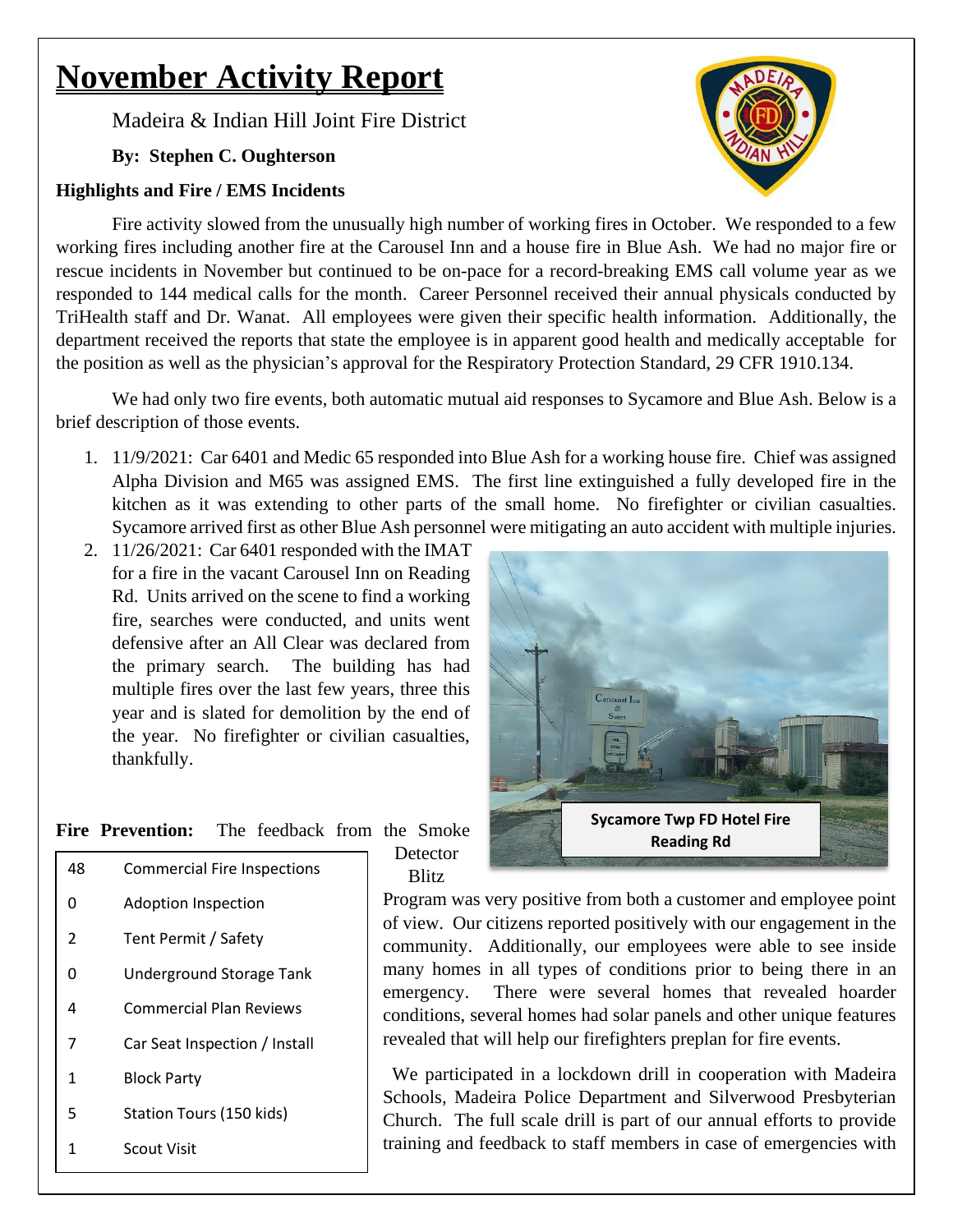school children. This drill focused on staff responsibilities in the case of an intruder with access inside the building while kindergarteners are in session.

We are also in the planning stages with Hamilton County Emergency Management Agency to provide a tabletop drill in late March or early April. Madeira Police and the MIHJFD met with Doug Whitskin, the Hamilton County EMA director, to see the proposed disaster that will be simulated in downtown Madeira. The disaster is based on the very real possibility of a train derailment on Miami which may or may not include a hazardous materials incident. The details of the drill are kept secret so that the simulation of the event is more realistic for all those involved. The drill will include 40-50 participants from about 30 different agencies, most of which are outside of the traditional fire and police agencies we normally work with. The drill is scheduled for three hours and will conclude with lunch. The location of the tabletop drill is not set, but will likely be a church or school in Madeira due to need for a room to hold about 50 people to work through the drill in small pods.



Hamilton County U.S.A.R. held its quarterly training at Colerain FD Training Tower. The drill focused on lifting, cutting, and breaking. In cooperation with two local tow companies, Engel's and Nick's Towing, we performed vehicle lifts with rotating heavy tow trucks. The rotator is an incredible resource due to its versatility and ability for a quick response. Companies provided their service free for this valuable training. We cut steel with the petrogen torch, cut concrete with gas powered and hydraulic saws, we lifted concrete with air bags and broke concrete with electric breakers.

**Training:** Training for November included a search training presented by FF / Medic Sean McCarthy. We utilized an acquired structure behind the Madeira City Administration Building. Sean spent several hours preparing the structure to include features that can be changed for each scenario. Focus of the training was performing rapid, yet effective primary searches.

The Leadership Academy had their second session in November and Lts. Kevin Schuerman and Brandon Linne took part in the three day session. The students also presented their ideas for their project to their mentors and chief. Their project will be to re-imagine our district's vision and mission statements.

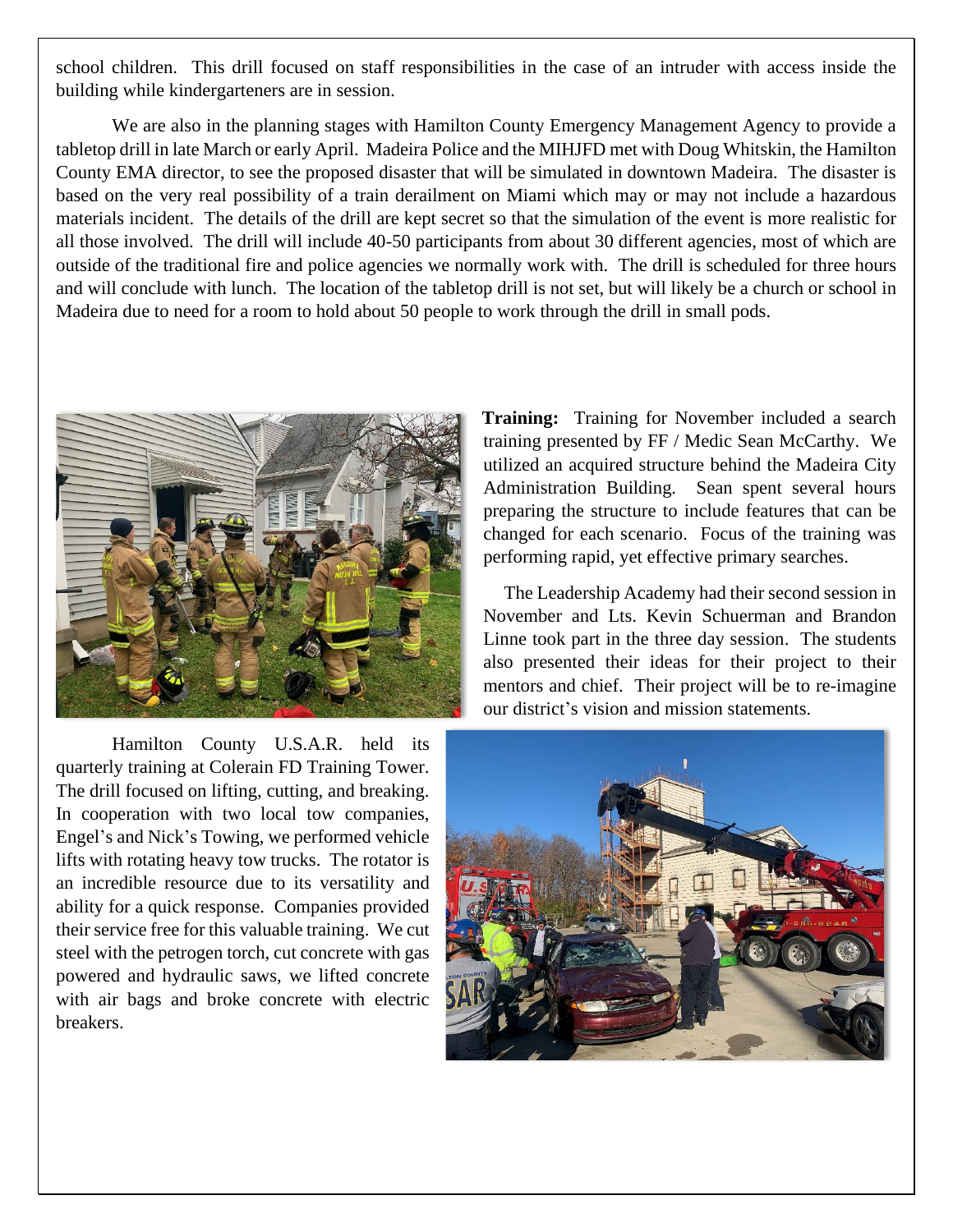#### **Apparatus Maintenance:**

- Annual Ground & Aerial Ladder Testing:
	- o Completed with no failures
	- o Minor issues corrected
	- o Q65 minor hydraulic leak to be addressed

M64 Damage: M64 was damaged while negotiating a tight turn in a driveway on Walton Creek while transporting a patient to the hospital.

- Estimates are being obtained.
- Support 64 upgrades completed by Parr Public Safety
	- o Installation of back-up camera
	- o Emergency light upgrades including light bar and additional rear lights

#### **Fitness:**



Throughout the year, the firefighters have challenged each other to different fitness related challenges. As we finish up the year, I look back to some of the accomplishments from our members that I will report at year's end. However, November's challenge was once of our most successful as far as participation and accomplishments. November's Fitness Challenge was the 300,000 Step Challenge. Each participant had to record 300,000 steps in the month of November. We had 22 participants, including Police Chief D. Schaefer and Administrative Assistant Sara Jacob. In fact, those two racked up the most steps in the month and topped one million steps between the two of them. The rest of the firefighters helped push that total over 6.5 million steps! December has a fresh fitness challenge and we report the year's challenges and totals.

**Station Maintenance:** Minor issues were resolved in the month of November to include repair of outside lighting and bulb replacement inside the stations

## **Personnel:**

Average Daily Staffing was 8.05 for November. Chief Oughterson was elected to the Board of Trustees for the Hamilton County Fire Chiefs and will serve a two-year term. The Board of Trustees approved the creation of our lieutenant and captain eligibility list. The promotion process was completed in November, and we now have a list that may be utilized if the 2022 MIHJFD Budget is approved by both cities. The process included the submission of a Letter of Intent / Resume, a written test, an assessment center and a final interview. The candidates were given point values and the candidates are ranked given their cumulative point total. The test was created by the Chief and was based upon our Employee Personnel Guide. The Assessment Center was conducted by three outside fire chiefs, Steve Agenbroad, Steve Pegram and Doug Wehmeyer. The Final Interview was with MIHJFD Board President, Beth Wright and Chief Steve Oughterson. Promotions will be based upon the eligibility list, candidates 1-4 may be chosen for the two positions, once they are approved.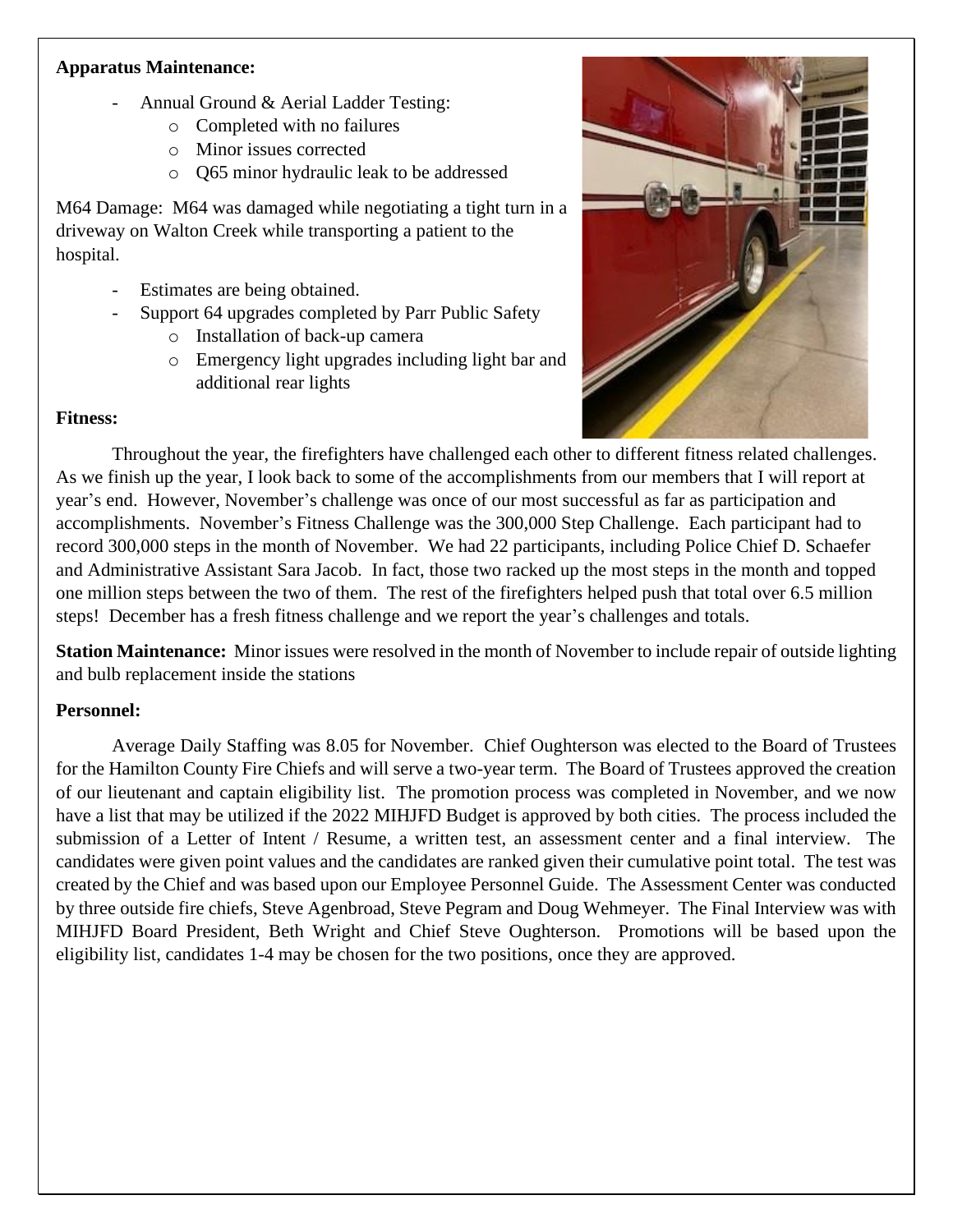| <b>Eligibility List 2021</b> |                   |         |                   |                  |         |                |
|------------------------------|-------------------|---------|-------------------|------------------|---------|----------------|
|                              |                   |         | <b>Assessment</b> |                  |         |                |
| Last Name                    | <b>First Name</b> | Written | Center            | <b>Interview</b> | Overall | Rank           |
| Linne                        | Brandon           | 25      | 164               | 73               | 262     | $\overline{2}$ |
| Scheuerman                   | Kevin             | 26      | 189               | 82               | 297     | $\mathbf{1}$   |
| Stiens                       | Nick              | 24      | 185               | 84               | 293     | 1              |
| Mahan                        | Kurtis            | 27      | 173               | 89               | 289     | 2              |
| McCarthy                     | Sean              | 26      | 166               | 86               | 278     | 3              |
| Sanders                      | Toney             | 23      | 162               | 77               | 262     | 4              |
| Placke                       | Joseph            | 24      | 155               | 78               | 257     | 5              |
| Drake                        | Griffin           | 21      | 165               | 59               | 245     | 6              |
| Otten                        | Scott             | 25      | 142               |                  | 167     | 7              |
| Posega                       | Michael           | 23      | 140               |                  | 163     | 8              |
| Brahm                        | Alex              | 23      | 119               |                  | 142     | 9              |
| Meyer                        | Joseph            | 19      |                   |                  | 19      | 10             |

**Station Maintenance:** Minor issues were resolved in the month of November to include repair of outside lighting and bulb replacement inside the stations.

#### **Budget:**

We are currently on track to be under budget for 2021 as the November financial reports indicate that we are 1.3% or \$54,180 under budget. As stated in the July Activity Report, we have given both cities our budget request after the Board of Trustees approved my request. The budget request was turned in to both cities which represents an overall increase of just under 5% over 2021. My staff and I worked hard to reduce the overall effect on the budget request for both cities. A bulk of the increase in the budget is a result of the contractual and non-contractual raises for our bargaining unit employees, the administrative staff and our part time employees. All positions are budgeted for 3% raises.



**Projects:** We continue to work on several projects regarding apparatus and personnel deployment:

- **Engine:** The committee presented their recommendation to the Board of Trustees at the November Board Meeting. The committee recommended the E-One product by Vogelpohl Fire Equipment. We chose three dealers based upon their ability to maintain the truck locally and they were all on a state or national bid. The goal of the committee, which began work in April, 2021, was to build a truck that features the following:
	- o **Small Truck –** Tight turning radius for unique response area
	- o **Low Hose Bed –** Fast deployment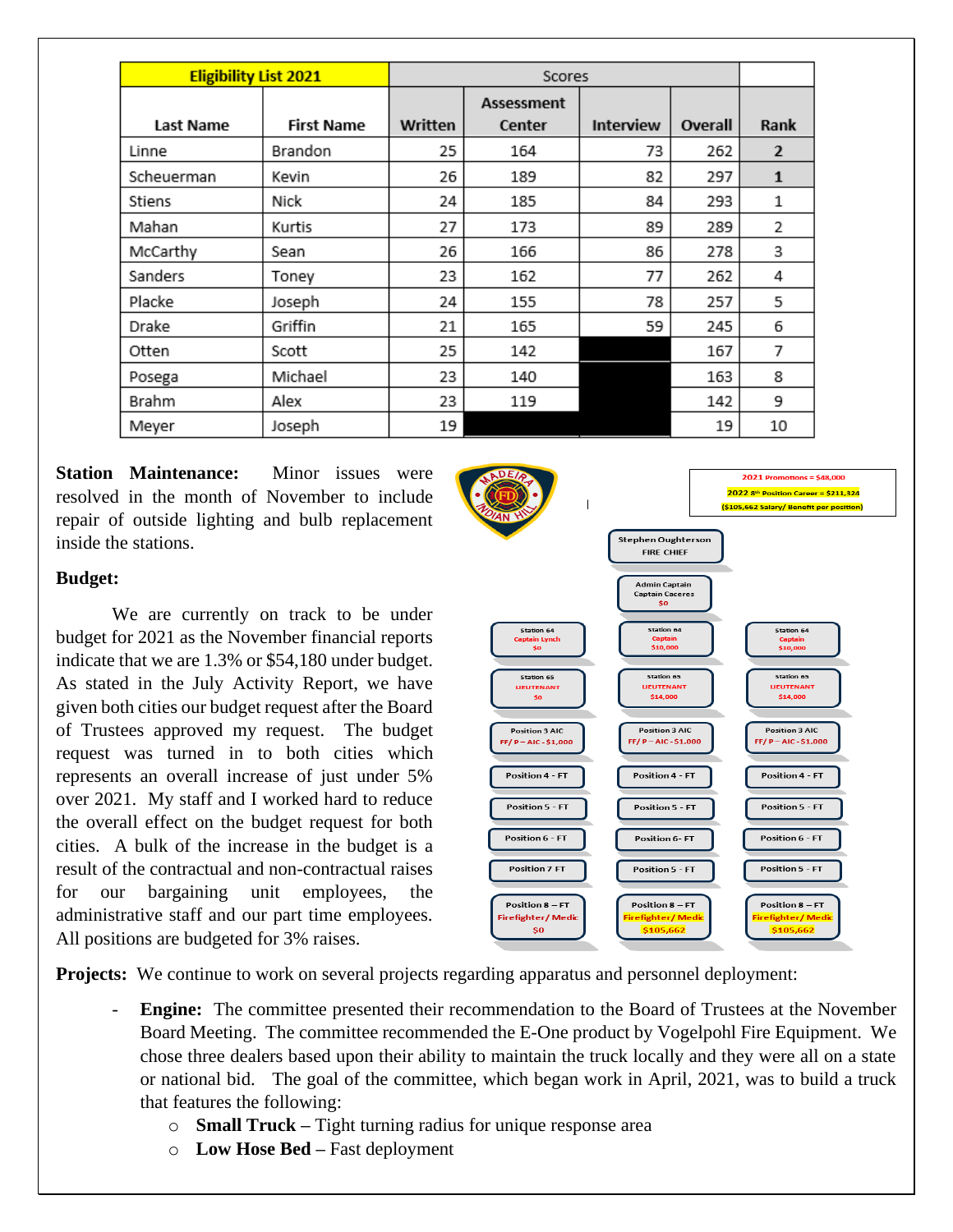- o **Extended Hose Lines –** Large homes and long setbacks
- o **Increase Water Capacity –** From 500to 750 gallon water tank
- o **Reduce Maintenance Costs –** Increase HP to decrease maintenance costs
- o **Increase Seating –** Cab for 5 firefighters with plenty of storage
- **E-One:** The decision to go with E-One was based upon their ability to meet our specifications as well as service our vehicle over the course of its life. The E-One has met all the specifications as well as provided the best price, best standard cab rollover / crush protection, lowest hose bed and best standard corrosion protection. Since we are paying for the vehicle now, we saved over \$17,000 and beat significant price increases set for the end of the year. Construction time for the vehicle is approximately 14 months. Extended production times are the result of COVID and supply issues felt throughout the industry.
- **Department Events:** We continue to plan for upcoming department events scheduled to take place. As mentioned above, the Family Picnic was a success:
	- o **Retiree Lunch:** Friday, December 3rd at Station 64 Indian Hill
	- o **Breakfast with Santa:** Saturday, December 11<sup>th</sup> at Station 64 Indian Hill
	- o **Holiday Party:** Saturday, December 11<sup>th</sup> at Livingston Lodge

| <b>November 2021 Fire Incidents</b>                  |                |                |                           |                |  |  |  |  |  |  |  |  |
|------------------------------------------------------|----------------|----------------|---------------------------|----------------|--|--|--|--|--|--|--|--|
| Incident Type                                        | Indian<br>Hill | Madeira        | Out Of<br><b>District</b> | Grand<br>Total |  |  |  |  |  |  |  |  |
| Animal rescue                                        |                |                |                           | 1              |  |  |  |  |  |  |  |  |
| Arcing, shorted electrical equipment                 | 1              |                |                           | 1              |  |  |  |  |  |  |  |  |
| <b>Building fire</b>                                 |                |                | 6                         | 6              |  |  |  |  |  |  |  |  |
| Carbon monoxide incident                             | $\overline{2}$ |                |                           | $\overline{2}$ |  |  |  |  |  |  |  |  |
| CO detector activation due to malfunction            | 1              |                |                           | 1              |  |  |  |  |  |  |  |  |
| Combustible/flammable gas/liquid condition,<br>other |                | 1              |                           | 1              |  |  |  |  |  |  |  |  |
| Cover assignment, standby, move up                   |                |                | 1                         | 1              |  |  |  |  |  |  |  |  |
| Dispatched & canceled en route                       | 3              | 4              | 4                         | 11             |  |  |  |  |  |  |  |  |
| Electrical wiring/equipment problem, other           |                | 1              |                           | 1              |  |  |  |  |  |  |  |  |
| Extrication of victim(s) from machinery              |                | 1              |                           | 1              |  |  |  |  |  |  |  |  |
| False alarm or false call, other                     | 4              | $\overline{2}$ |                           | 6              |  |  |  |  |  |  |  |  |
| Gas leak (natural gas or LPG)                        | $\overline{2}$ | 3              |                           | 5              |  |  |  |  |  |  |  |  |
| Heat detector activation due to malfunction          |                |                | 1                         | 1              |  |  |  |  |  |  |  |  |
| Motor vehicle accident with no injuries.             | 1              |                |                           | 1              |  |  |  |  |  |  |  |  |
| Power line down                                      |                |                |                           |                |  |  |  |  |  |  |  |  |
| Public service                                       |                |                |                           | 1              |  |  |  |  |  |  |  |  |
| Smoke detector activation due to malfunction         |                |                |                           | 1              |  |  |  |  |  |  |  |  |
| Smoke detector activation, no fire - unintentional   | 1              |                |                           | 1              |  |  |  |  |  |  |  |  |
| Smoke or odor removal                                |                | 3              |                           | 3              |  |  |  |  |  |  |  |  |
| Trench/below-grade rescue                            |                | 1              |                           | 1              |  |  |  |  |  |  |  |  |
| <b>Grand Total</b>                                   | 19             | 16             | 12                        | 47             |  |  |  |  |  |  |  |  |